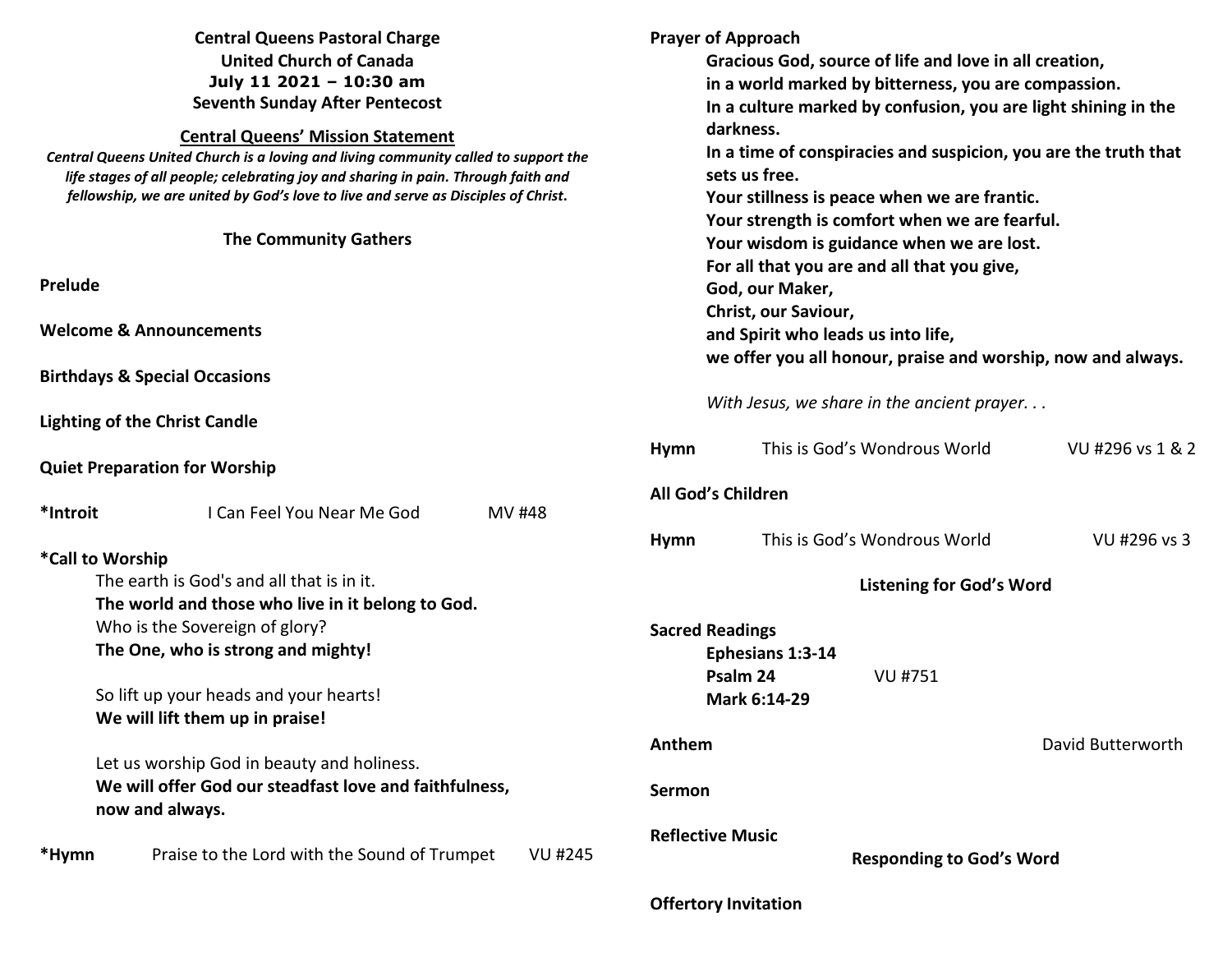**\*Offertory** Grant Us, God, the Grace VU #540

**\*Presentation of Offering** 

### **\*Offertory Prayer**

**Generous God, we look around at the growth in gardens and fields this summer, and trust in the generosity you have planted within your creation. Bless the gifts we bring, that they too may grow in fruitfulness, and touch lives in need with your generous love, in the name of Christ, our help and our hope. Amen.** 

### **Prayers of Thanksgiving and Intercession**

| *Hymn                                             | There's a Wideness in God's Mercy VU #271 |  |  |  |  |  |
|---------------------------------------------------|-------------------------------------------|--|--|--|--|--|
| *Blessing                                         |                                           |  |  |  |  |  |
| *Choral Benediction                               | When You Walk from Here VU #298 x3        |  |  |  |  |  |
| <b>Postlude</b><br>* Please stand as you are able |                                           |  |  |  |  |  |
| <b>Ministers</b>                                  | All of us                                 |  |  |  |  |  |
| Clergy                                            | <b>Rev Greg Davis</b>                     |  |  |  |  |  |
| <b>Office Hours</b>                               | Tuesday, Wednesday & Thursday             |  |  |  |  |  |
|                                                   | $9$ am $-12$ pm                           |  |  |  |  |  |
| Office Phone                                      | 902-964-2291                              |  |  |  |  |  |
| Email                                             | minister@cquc.ca                          |  |  |  |  |  |
| <b>Ministry of Music</b>                          | <b>Kirk Neville</b>                       |  |  |  |  |  |
| Website                                           | https://cquc.ca/index.htm                 |  |  |  |  |  |
| Phone                                             | 902-786-9222                              |  |  |  |  |  |
| Email                                             | nevillevurry1@hotmail.com                 |  |  |  |  |  |
| <b>Church Office</b>                              |                                           |  |  |  |  |  |
| <b>Office Hours</b>                               | Wednesday & Thursday                      |  |  |  |  |  |
|                                                   | $9$ am $-12$ pm                           |  |  |  |  |  |
| Phone                                             | 902-964-2221                              |  |  |  |  |  |
| Email                                             | office@cquc.ca                            |  |  |  |  |  |
|                                                   |                                           |  |  |  |  |  |

**A Warm Welcome to All** – We are delighted you've joined us. May God's word today strengthen your faith, inspire curiosity and learning, and motivate your service of others. All are welcome.

**Today's Bulletins** are placed in loving memory of grand-daughter, Olivia Rodd (October 24, 2010 – July 14, 2020). Presented by Don & Kim Rodd and family. Bulletins are also placed in loving memory of Shirley Moore (1951-2016). Remembered by the Moore family.

## **Life and Work of Our Church**

 **Greg's Office Hours:** Tuesday, Wednesday and Thursday from 9 am – 12 pm. If anyone is in the hospital or would like a visit from Greg, please call him at 902-964-2291. If you wish to meet with Greg outside the scheduled hours, please call 902-964-2291 or email minister@cquc.ca for an appointment.

**Bulletin Covers** – In an effort to use up our current supply, over the next few Sundays a combination of two different bulletin covers will be used for our bulletins.

**FundScrip** – Janet will be placing an order today. Next order date will be July 25<sup>th</sup>. You can reach Janet by email (*jhowes* 1969@gmail.com) or by phone (902-393-1527). Ordering will be every 2 weeks. E-transfers accepted.

**In-Church Services:** Registration is **required**. To register, please call 902-964-2221 or email office@cquc.ca. Masks **are required** when entering and exiting the church and while singing. If you are registering **after <sup>12</sup> pm Thursday**, please text or call Velda at 902-940-7674.

**E-Transfers** – Central Queens United Church is set up to accept E-Transfers. If you wish to give your offerings through E-Transfer, please send via email to veldabertram@gmail.com.

**Central Queens Emmaus Walkers** – Central Queens Emmaus Walkers will be taking a break over the summer. See you in September!!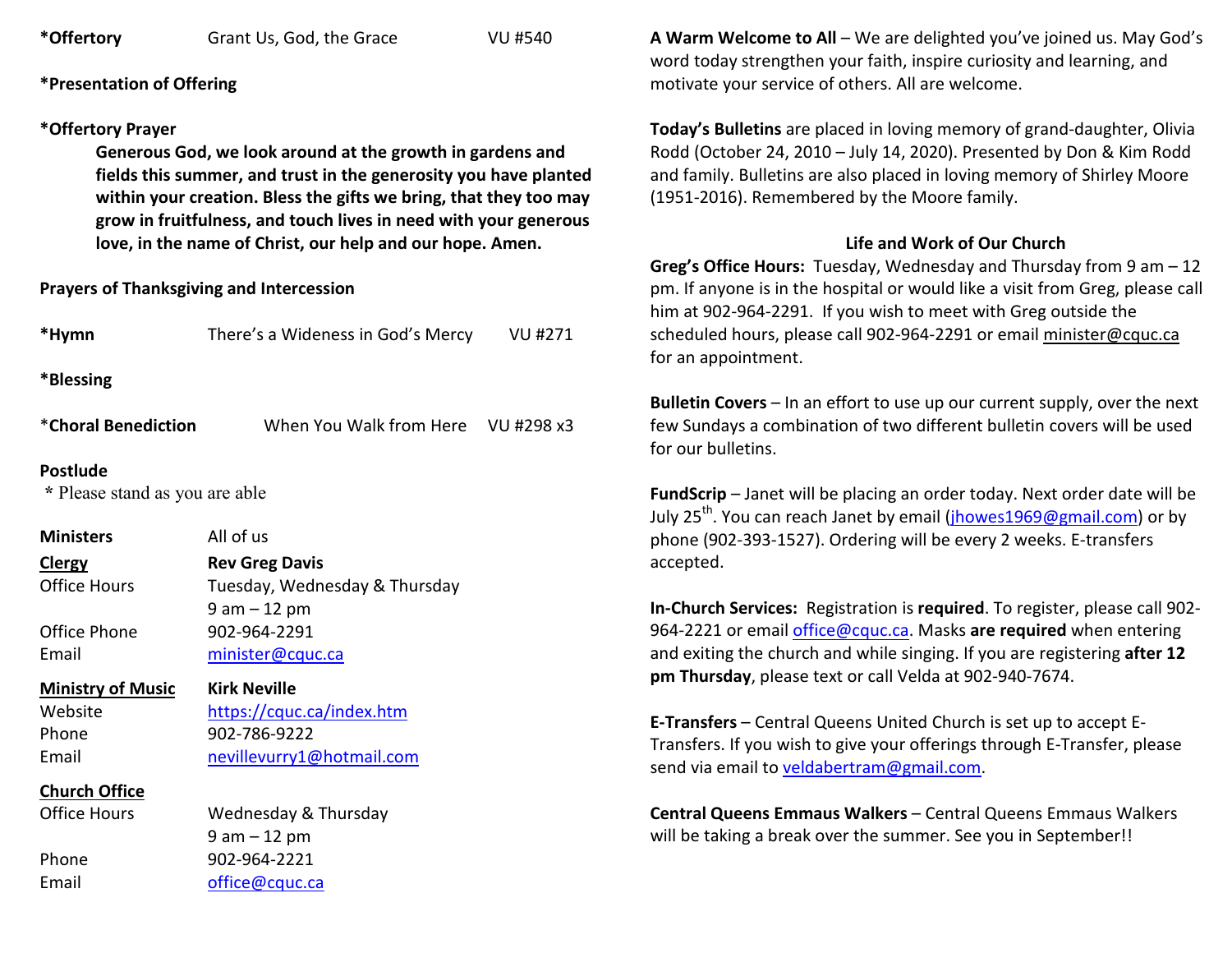**Weekly Bulletins** can be sponsored by you in celebration or remembrance of a loved one. There is a signup sheet on the table at the back of the sanctuary. Cost is \$20.00.

**Bookworms United** will be on recess until September 4<sup>th</sup>. More details to follow in August.

**Food Bank** –Please remember to continue your support for the Food Bank with non-perishable food items. You can drop them off any Sunday or during the week in the wooden box at the church entrance.

**Pop Can Pull Tabs** – George Mason is collecting pop can pull tabs which are then given to the Daughters of the Nile women's organization. The funds then go to the Shriners Hospital in Montreal where they are used to buy reading materials for the children in the hospital. Your can tab collections can be dropped off here at the church.

**Bulletin Deadline** – Deadline for items to be placed in the bulletin is **Wednesday** evening. Bulletin items can be emailed to office@cquc.ca.

#### **Community News**

**Camp Abby** A list of the Camp Abby's must needed items is posted on the bulletin board by the church office. Donations are gratefully accepted to help keep their costs down. Below is the list of camps. Please note – this is updated as of June 30<sup>th</sup>. To register, please visit their website at www.campabegweit.ca and click on "Register Today".

**Summer 2021** 

| Week   | <b>Start Date</b>                                         |           | Age Group Regular Price Availability |           |
|--------|-----------------------------------------------------------|-----------|--------------------------------------|-----------|
|        | Family Camp June 25 <sup>th</sup> - June 27 <sup>th</sup> | Family    | \$245.00                             | Completed |
| Week 1 | July 4 <sup>th</sup> - July 9 <sup>th</sup>               | $7 - 12$  | \$345.00                             | Limited   |
| Week 2 | July $11^{\text{th}}$ - July $16^{\text{th}}$             | $7 - 12$  | \$345.00                             | Full      |
| Week 3 | July $19^{\text{th}}$ - July $21^{\text{st}}$             | $5 - 7$   | \$245.00                             | Yes       |
| Week 4 | July 25 <sup>th</sup> - July 30 <sup>th</sup>             | $7 - 12$  | \$345.00                             | Full      |
| Week 5 | August $1^{st}$ - August $6^{th}$                         | $11 - 13$ | \$345.00                             | Limited   |
| Week 6 | August 8 <sup>th</sup> - August 13 <sup>th</sup>          | 13-16     | \$345.00                             | Yes       |
|        |                                                           |           |                                      |           |

You Are There Every Step of the Way: Jason's Story

There's a saying: "You can't understand another person's experience until you've walked a mile in their shoes." Today, there are 2,900 active and aspiring ministry personnel in The United Church of Canada, and you have travelled alongside them in their journey. Your gifts through Mission & Service support ministry students every step of the way by helping with education costs and providing financial support.

The Rev. Jason Meyers, a new ordinand, didn't grow up in the church. "It was through a series of events that happened in my life, through brokenness and suffering and having the person of Jesus influence how my life was unfolding, that ministry became an option," he explains.

After his son was born, Jason couldn't ignore the call to ministry he had felt for some time. "After Isaiah was baptized, our minister asked me to write Isaiah a letter that he would read when Isaiah is confirmed as a teenager. I started to write things like 'Isaiah, I want you to follow your dreams and follow what God is calling you to do in your life.' I realized that I wasn't doing that in my own life." The day after writing the letter to his son, Jason walked to a theological college to learn more about ministry education.

A few years later, Jason was heading off on another walk, this time to his ordination ceremony. The journey started at Emmanuel College in Toronto and ended in Barrie, Ontario, a two-week, 225-kilometre-long spiritual pilgrimage. As he walked, Jason reflected on his journey with God and prepared himself spiritually for ordination and ministry.

That was in 2019. Since then, what has surprised Jason most about ministry is his expanding capacity to love. "I thought that when my kids were born, that was kind of the size my heart would be, but I've come to love the church, the people, and the vocation of ministry more deeply than I ever imagined. I'm so thankful that Jesus reached into my life and invited me on this journey with him," he says. And what would Jason say to those whose generosity has supported his journey to ordination through Mission & Service? "I'd say it's worth it. The church is alive and vibrant, and it's worth investing in. The leaders are working hard and are bringing the best of themselves into the ministry, into the church, and into the world."

Please give a gift through Mission & Service. Through your gifts, you show you care about quality ministry leadership. Thanks to your generosity, love is there, training and supporting leaders every step of the way. "I'm so thankful that Jesus reached into my life and invited me on this journey with him."—Jason